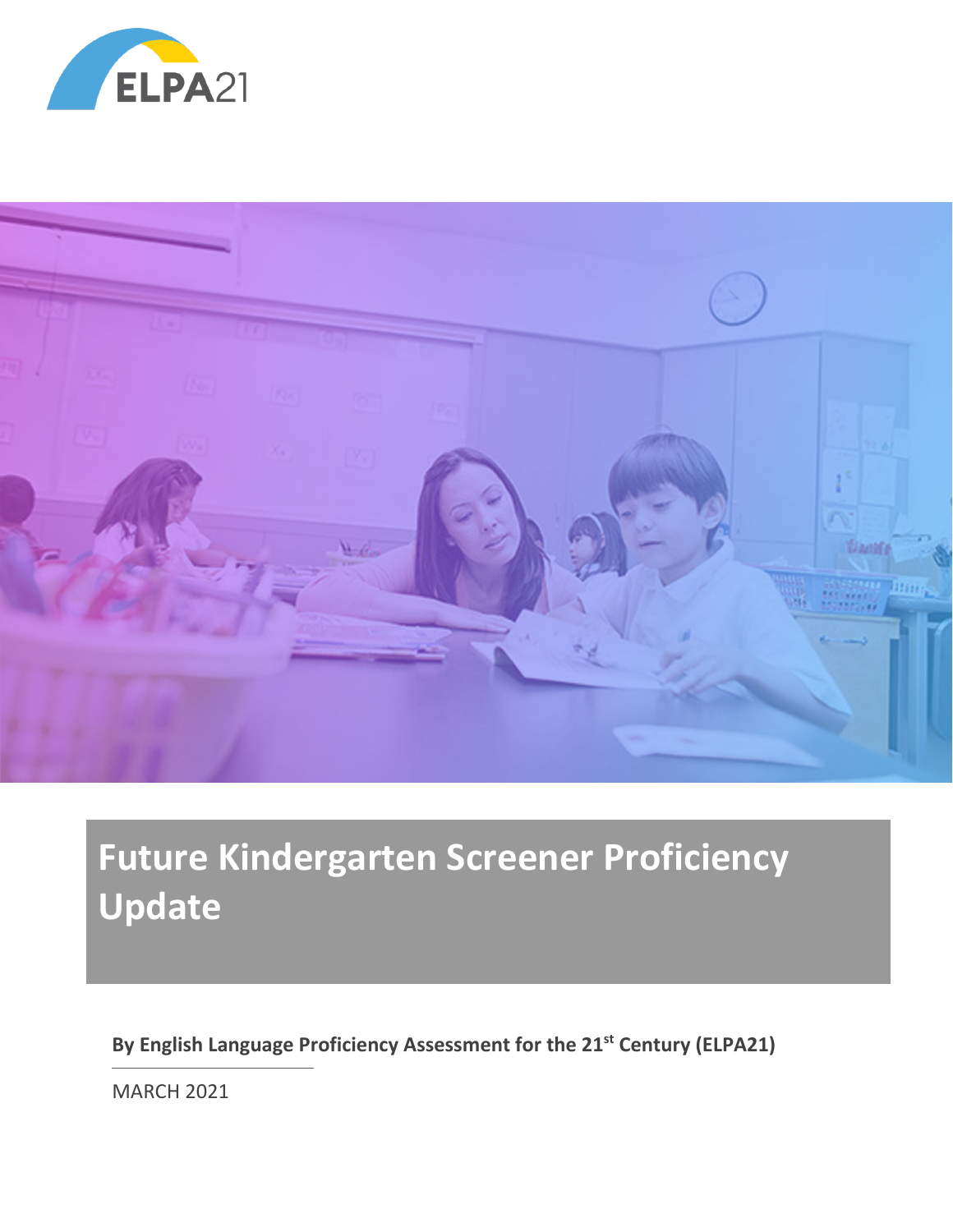© 2021 Regents of the University of California.

For permission to use this work, please contact English Language Proficiency Assessment for the 21<sup>st</sup> Century at UCLA/CRESST.

#### [info@elpa21.org](mailto:info@elpa21.org)

To cite from this report, please use the following as your APA reference: Still, C., McCoy, M., Sato, E., Castillo, L., & Kao, J. (2021). *Future Kindergarten Screener Proficiency Update*. University of California, Los Angeles.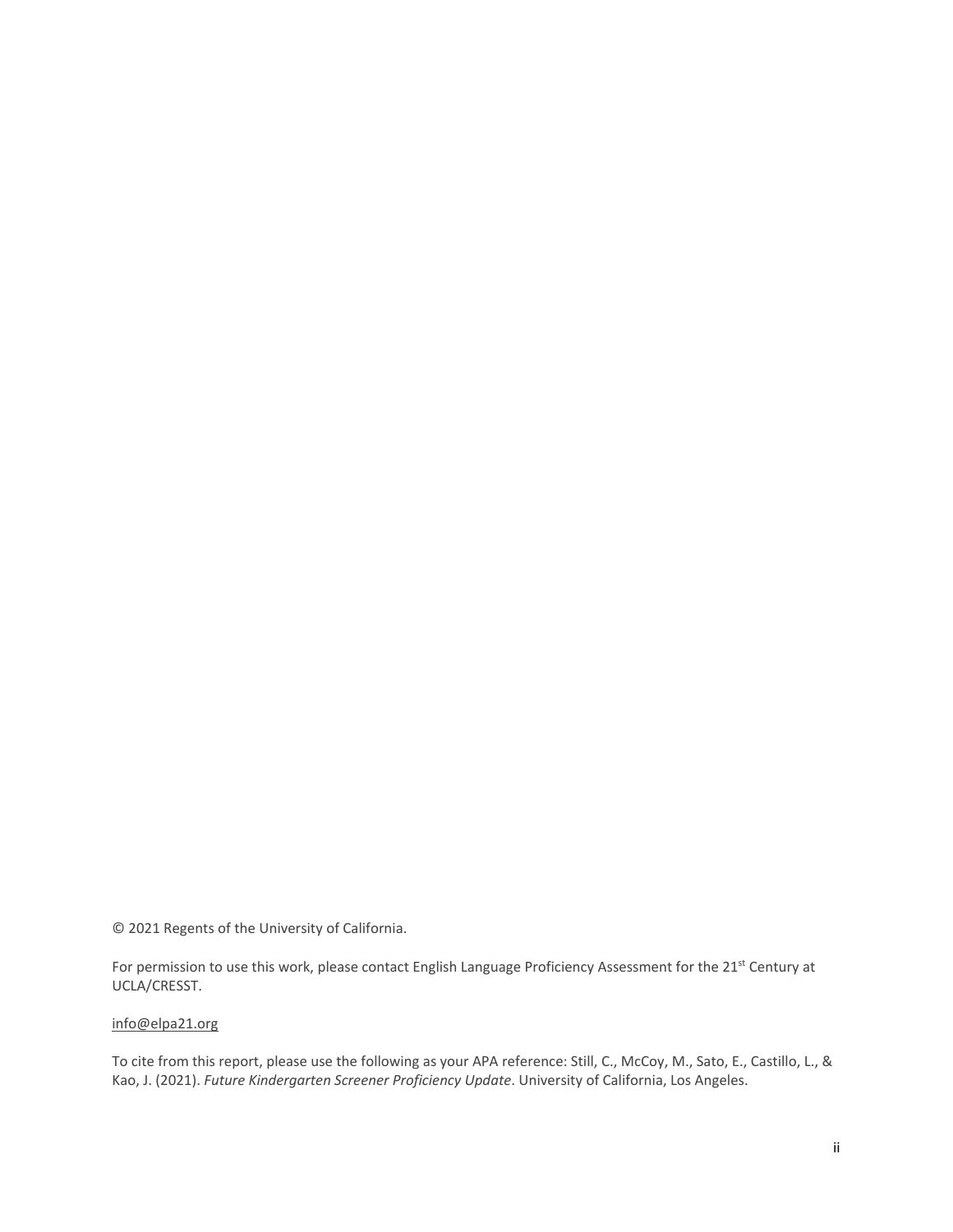# **Table of Contents**

<span id="page-2-0"></span>

| Context: Entering Kindergarten Students and Future Kindergarten Screener Proficiency |
|--------------------------------------------------------------------------------------|
|                                                                                      |
|                                                                                      |
|                                                                                      |
|                                                                                      |
|                                                                                      |
|                                                                                      |
|                                                                                      |
|                                                                                      |
|                                                                                      |
|                                                                                      |
|                                                                                      |
|                                                                                      |
|                                                                                      |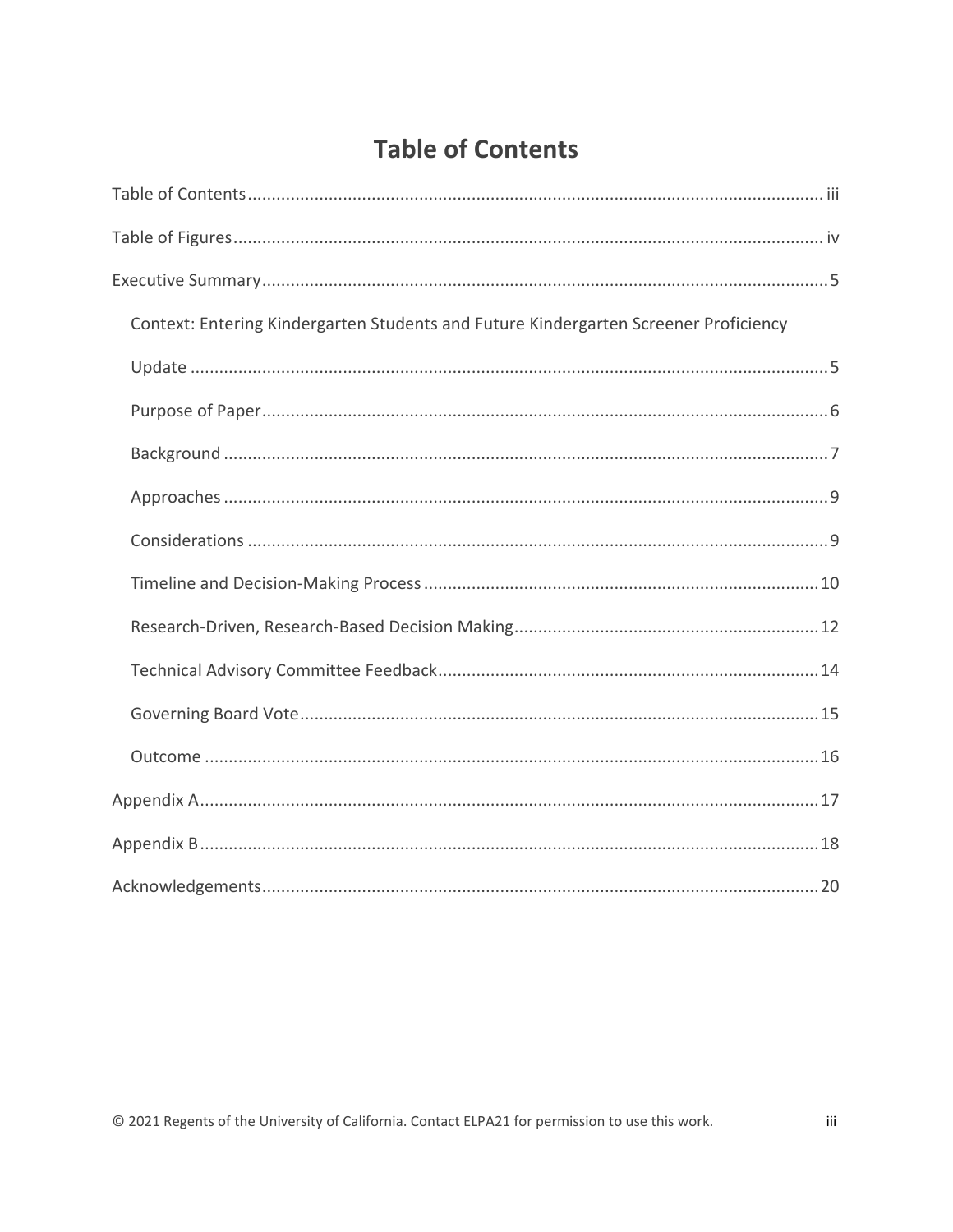# **Table of Figures**

<span id="page-3-0"></span>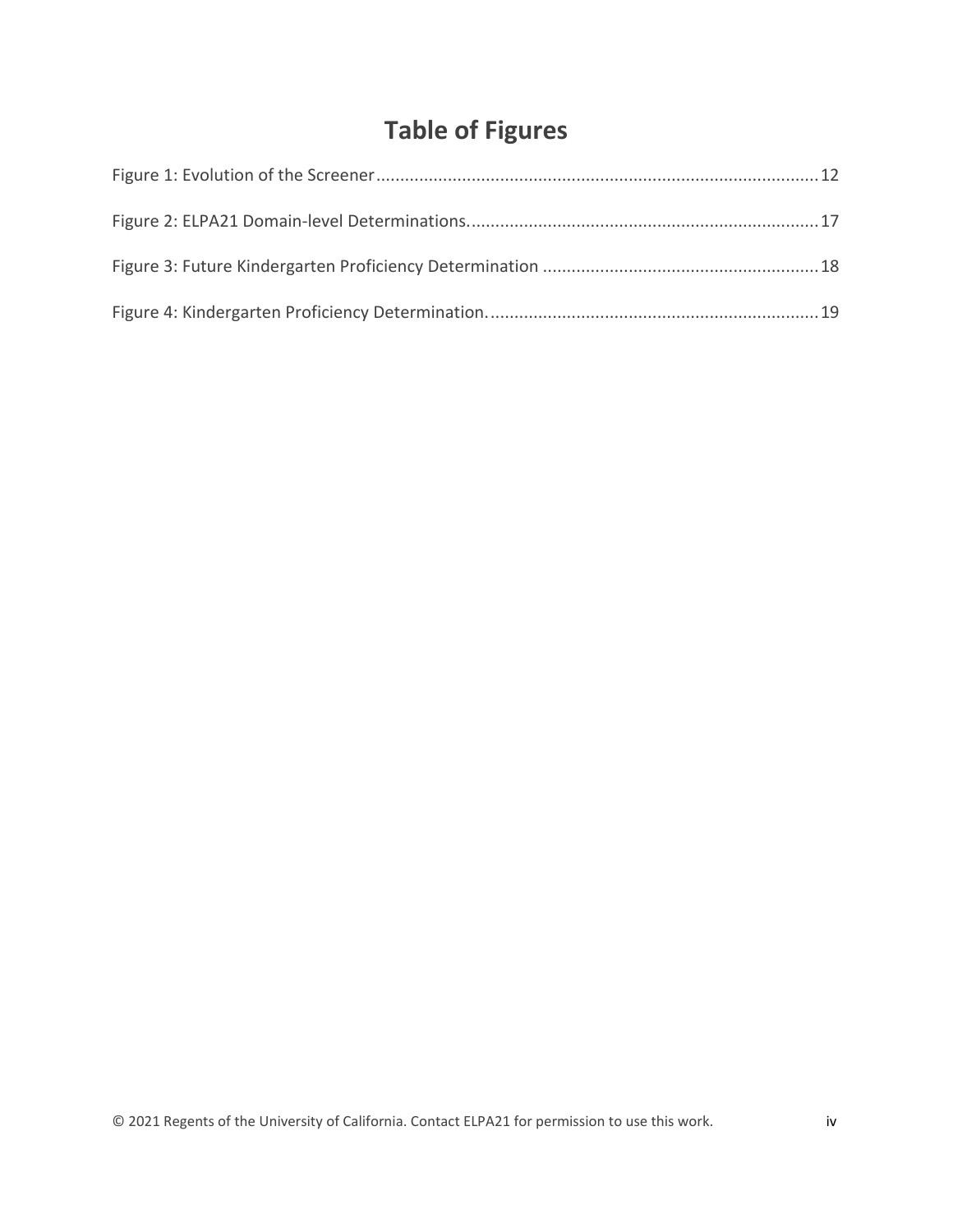# **ELPA21 Report: Future Kindergarten Screener Proficiency Update, March 2021**

## <span id="page-4-0"></span>**Executive Summary**

### <span id="page-4-1"></span>**Context: Entering Kindergarten Students and Future Kindergarten Screener Proficiency Update**

ELPA2[1](#page-4-2) is a valid and innovative assessment system $1$  that measures and provides meaningful information about English learners' progress toward English language proficiency in kindergarten through Grade 12. The assessment system is comprised of a screener and a summative assessment. This information focuses on the screener. The ELPA21 Dynamic Screener is a collaboratively designed, research-based English language proficiency assessment, based on the academic language demands of rigorous college- and career-ready standards<sup>[2](#page-4-3)</sup>. English learners are screened year-round as they enroll in new school districts and register for classes. Performance expectations were carefully set during the development and pilot testing stage of the screener development. A collaborative decision was made to utilize the same performance standards as on the ELPA21 summative assessment so that entering students were held to current, rigorous on-grade expectations. Like the summative assessment, the screener targets four language domains: Listening, Reading, Writing, and Speaking.

<span id="page-4-2"></span><sup>1</sup> ELPA21 2019-20 Technical Report, Part 1 – Assessment Overview 1.1

<span id="page-4-3"></span> $2$  ELPA21 2019-20 Technical Report, Part  $1 -$  Assessment Overview, Chapter 3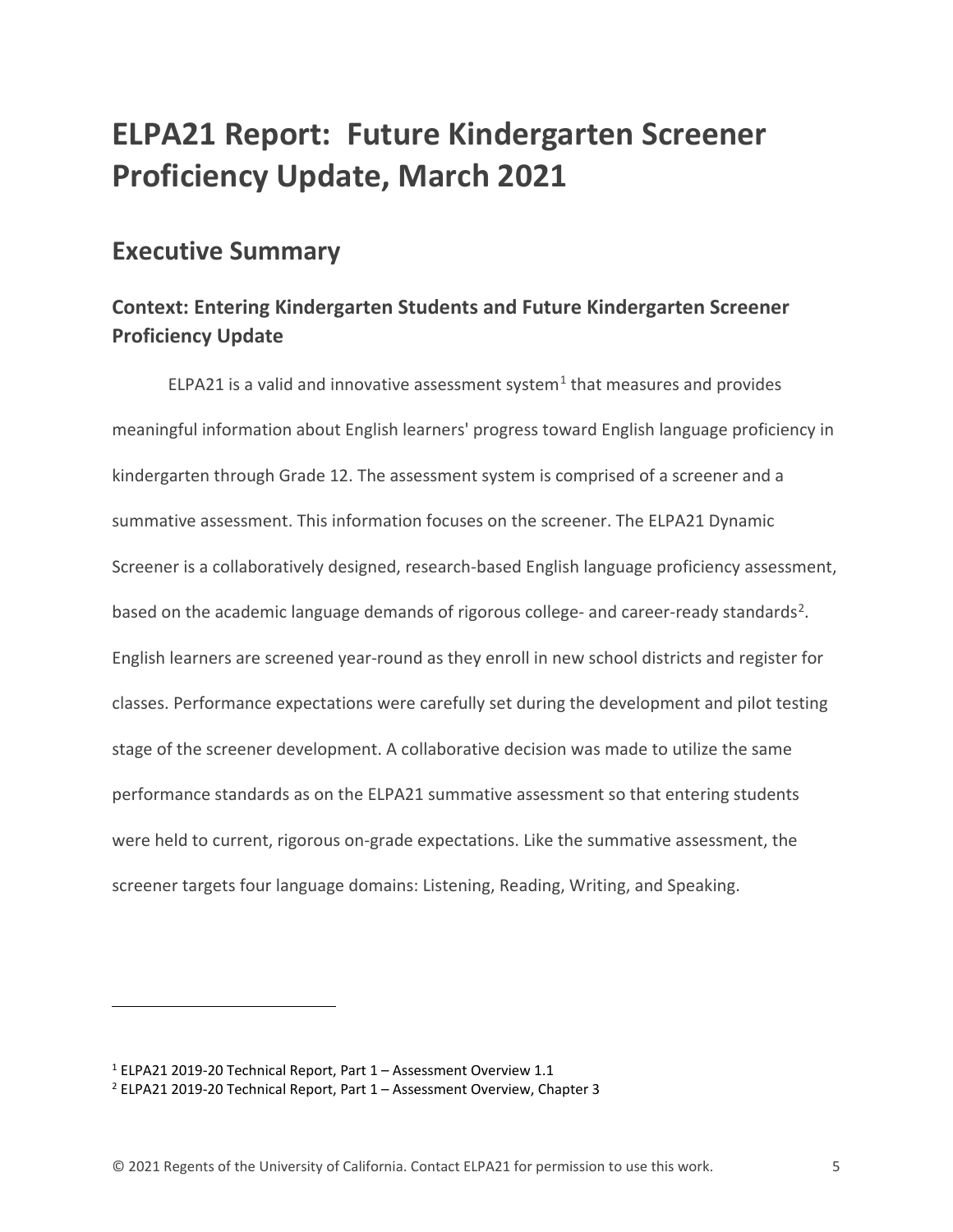Following the debut of the ELPA21 Dynamic Screener in the majority of our member states, ELPA21 state representatives and educator stakeholder groups expressed concern over the possibility that the screener was over-identifying some "entering kindergarten" students as those in need of English language development services. ELPA21 staff reviewed and researched aspects of the kindergarten screener, particularly the "Proficient" designation, to ascertain if improvements regarding the required level of proficiency in the scoring of the Future Kindergarten screener were warranted. We also took input from our ELPA21 state leaders, including listening to concerns about the screener and learning from data that they had collected regarding entering kindergarten student performance on other assessments. From there, ELPA21 staff compiled a cohesive set of options to potentially modify the definition of "Proficient" for entering kindergarten students who will be assessed using the Future Kindergarten scoring version of the ELPA21 screener beginning in August 2021.

#### <span id="page-5-0"></span>**Purpose of Paper**

ELPA21 recently completed a review of the Future Kindergarten scoring version of the screener and the definition of "Proficient" on that assessment. This comprehensive review resulted in a Governing Board vote to alter the requirement for the designation of "Proficient" for students entering kindergarten, who are, or will be, assessed using the Future Kindergarten scoring version of the ELPA21 screener beginning in August 2021. This report is a summation of the process and outcome of this project. It is important to underscore that the requirements for a determination of proficiency were adjusted for the Future Kindergarten screener and not the depth, breadth, or rigor of the items.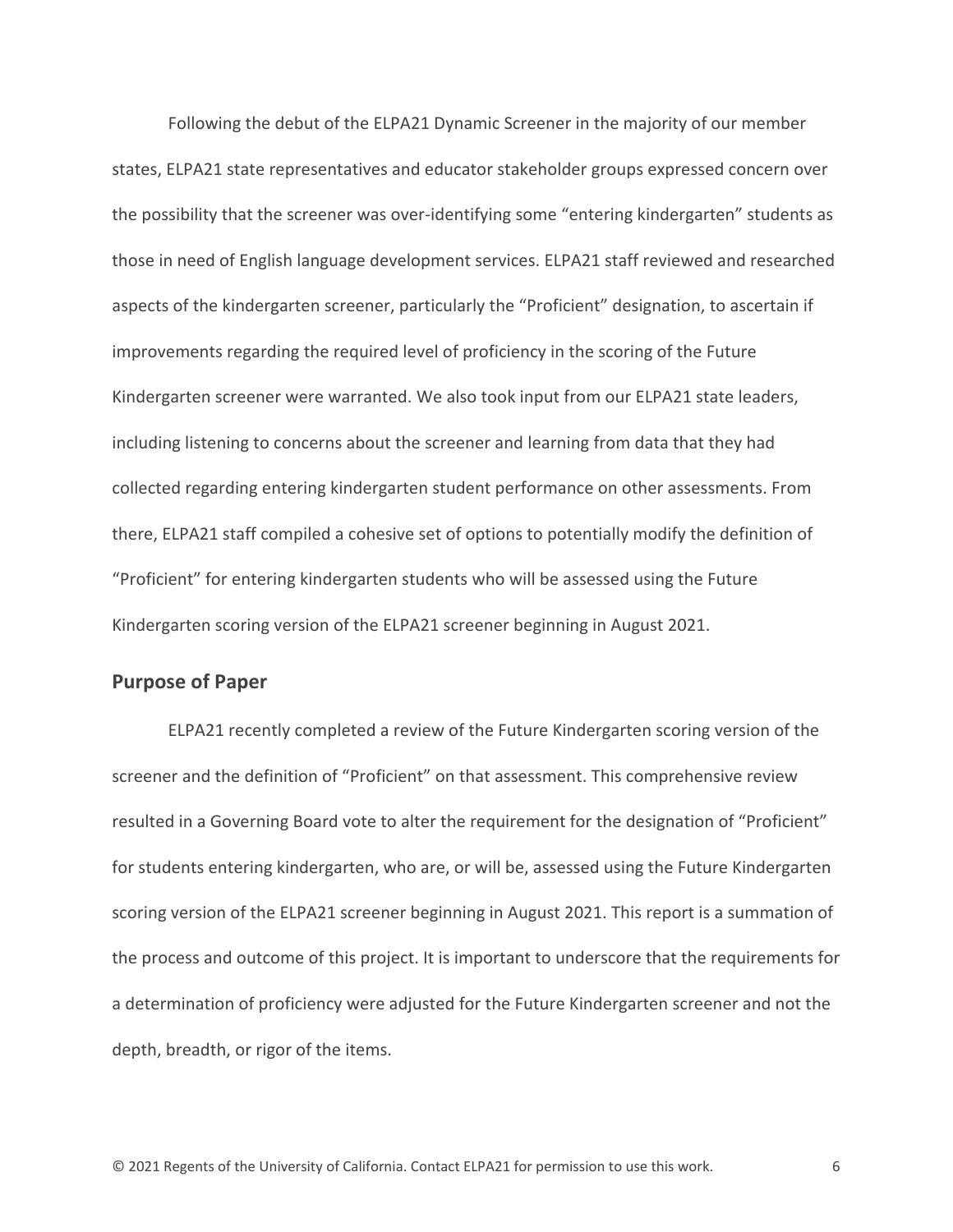#### <span id="page-6-0"></span>**Background**

Kindergarten is a critical year for building the language foundation for all students. English learners (ELs) and non-ELs typically demonstrate growth in language skills during their kindergarten year. Most of these students, however, do not have substantial reading or writing skills prior to receiving kindergarten instruction. Some students are able to enter kindergarten without on-grade reading and writing skills, yet still manage to meet grade-level expectations on other measures, such as a "kindergarten readiness" type of assessment. Throughout this paper, some ELPA21-specific terminology is used in reference to the kindergarten screener topic. These terms are defined below.

First, the kindergarten screener is a measurement of English proficiency for students who are either pre-registering or entering their kindergarten school year, or for students who enroll in a new school district during their kindergarten year and require screening. We sometimes refer to the group of students who are pre-registering or arriving in early fall as "entering kindergarten students." We refer to the students who arrive at some point after the school year has started as "kindergarten students." For context, the ELPA21 domain-level determinations chart is located in [Appendix A,](#page-16-0) and the Future Kindergarten and kindergarten screener proficiency determination information is located in [Appendix B](#page-17-0) of this report. ELPA21 offers two choices for these scenarios:

• The "Future Kindergarten" scoring version of the screener is administered to entering kindergarten students. The Future Kindergarten screening window dates are set by the individual state agency, and the dates for those windows vary by state.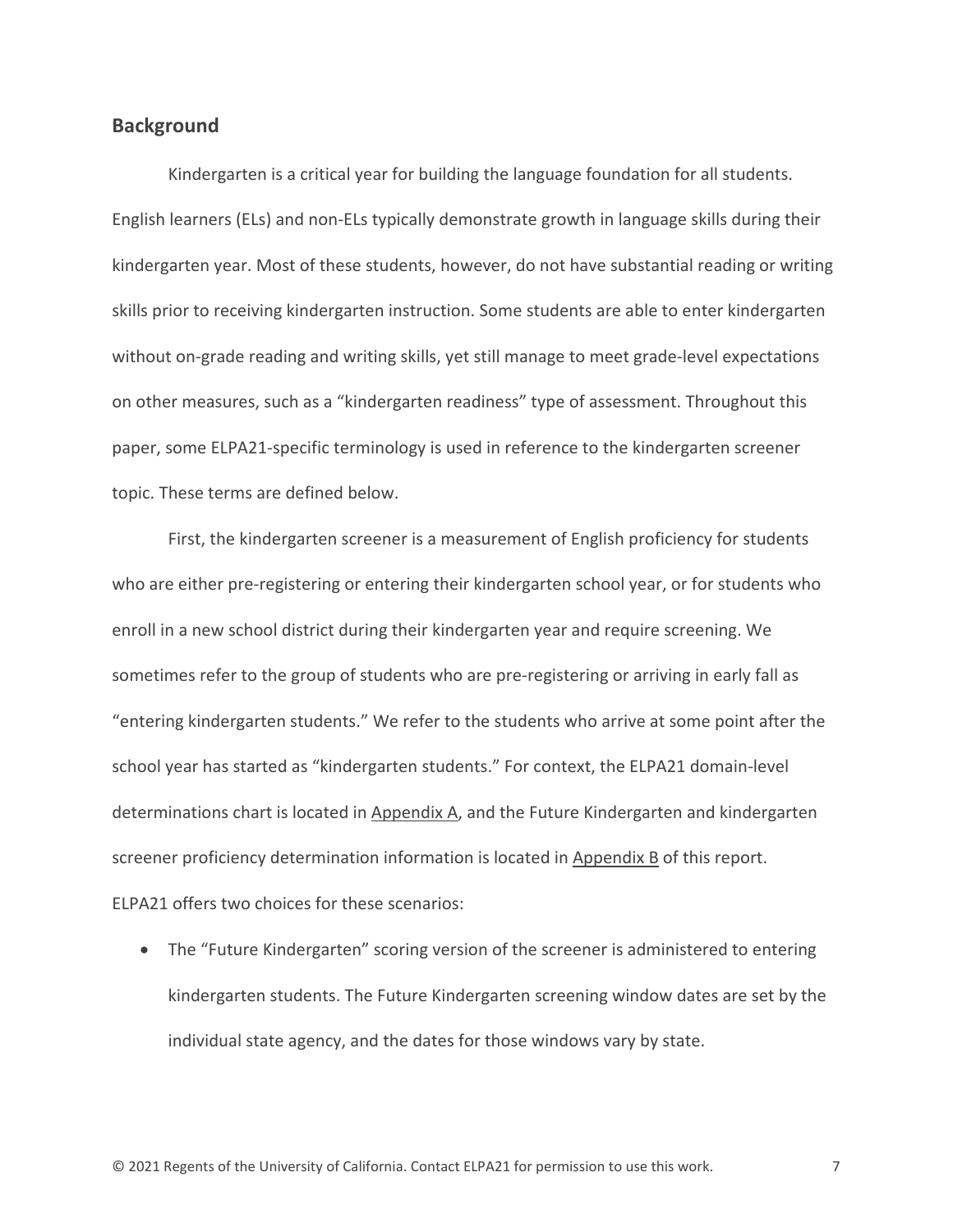• The regular, on-grade "Kindergarten" scoring version of the screener is administered at some point after the beginning of the school year during a screening window that is set by the state agency. This window can vary by state and generally extends to the end of the school year.

To provide background regarding the development of the Future Kindergarten scoring version of the screener, we look back at the original development of the screener. At that time, the ELPA21 screener task force members discussed expectations of entering kindergarten students and their anticipated academic development. From there, the task force members agreed upon two versions of kindergarten screener scoring for a designation of "Proficient":

- 1. Students score at Level 4 or Level 5 for a designation of Proficient. This follows the scoring rules of the summative assessment and is commonly used when screening kindergarten students once the regular school year is in progress.
- 2. Students score at Level 4 or 5 in Listening and Speaking domains, and at Level 3, Level 4, or Level 5 in Reading and Writing domains during a designated early screening window for entering kindergarten students. As noted above, this test version is referred to as the "Future Kindergarten" scoring model for the screener.

For both the Future Kindergarten and kindergarten screeners, the assessment questions and administration requirements of the screener are the same; the difference is the scoring requirement for a proficiency designation. States are allowed to use the Future Kindergarten scoring version and the regular kindergarten scoring version, and states determine the dates that each option is available. While not all states engaged the Future Kindergarten option for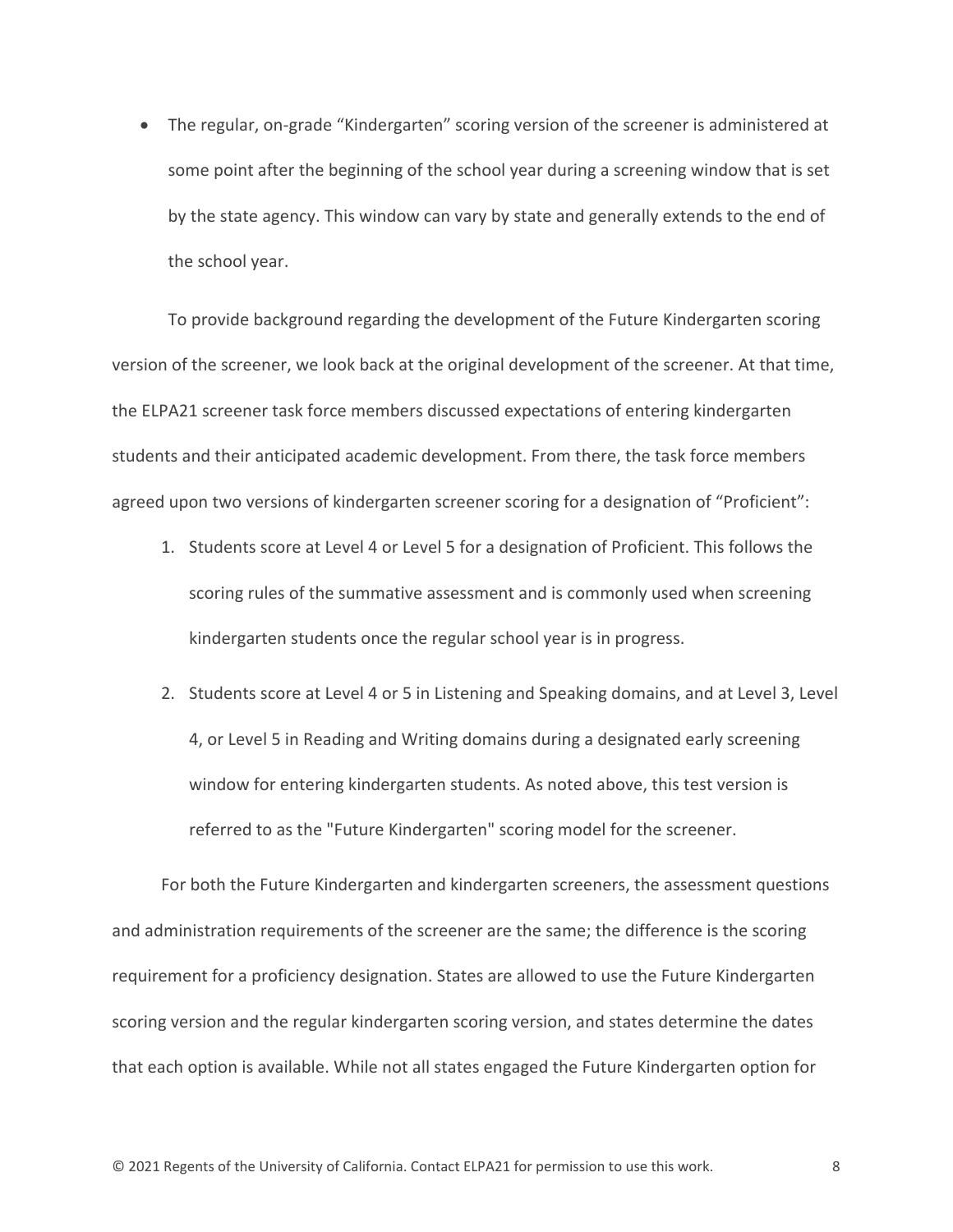the screener when it debuted, those that did primarily used it during fall registration and in the early spring when entering kindergarten students might pre-register for their upcoming fall entry to kindergarten. The Future Kindergarten scoring version of the ELPA21 screener, using the mixed 3s, 4s, and 5s performance levels for the Reading and Writing domains, has been available for state use since the 2018-19 school year.

#### <span id="page-8-0"></span>**Approaches**

ELPA21 listened to the requests of member states and considered the risks of both overidentifying and under-identifying incoming students. The desired balance sought with a screener is to always be sensitive enough to identify those in need of EL services without overidentifying those who would not benefit from EL services. With this balance in mind, we considered broadening the expectation for entering kindergarten students by adjusting the requirements for the "Proficient" designation for that particular group.

#### <span id="page-8-1"></span>**Considerations**

ELPA21 explored a number of avenues to improve the kindergarten screener, including researching early literacy standards across our states and investigating other ways for kindergarten students to demonstrate what they know and can do with the English language. We also explored the measure of "Proficient" on the screener and collaborated with memberstate staff to create new kindergarten test items that targeted common grade-level expectations for entering kindergarten students. Finally, we researched ELPA21 outcomes by examining how screened students perform in school one or two years after being administered the screener. The research revealed that it is reasonable for ELPA21 to adjust the requirements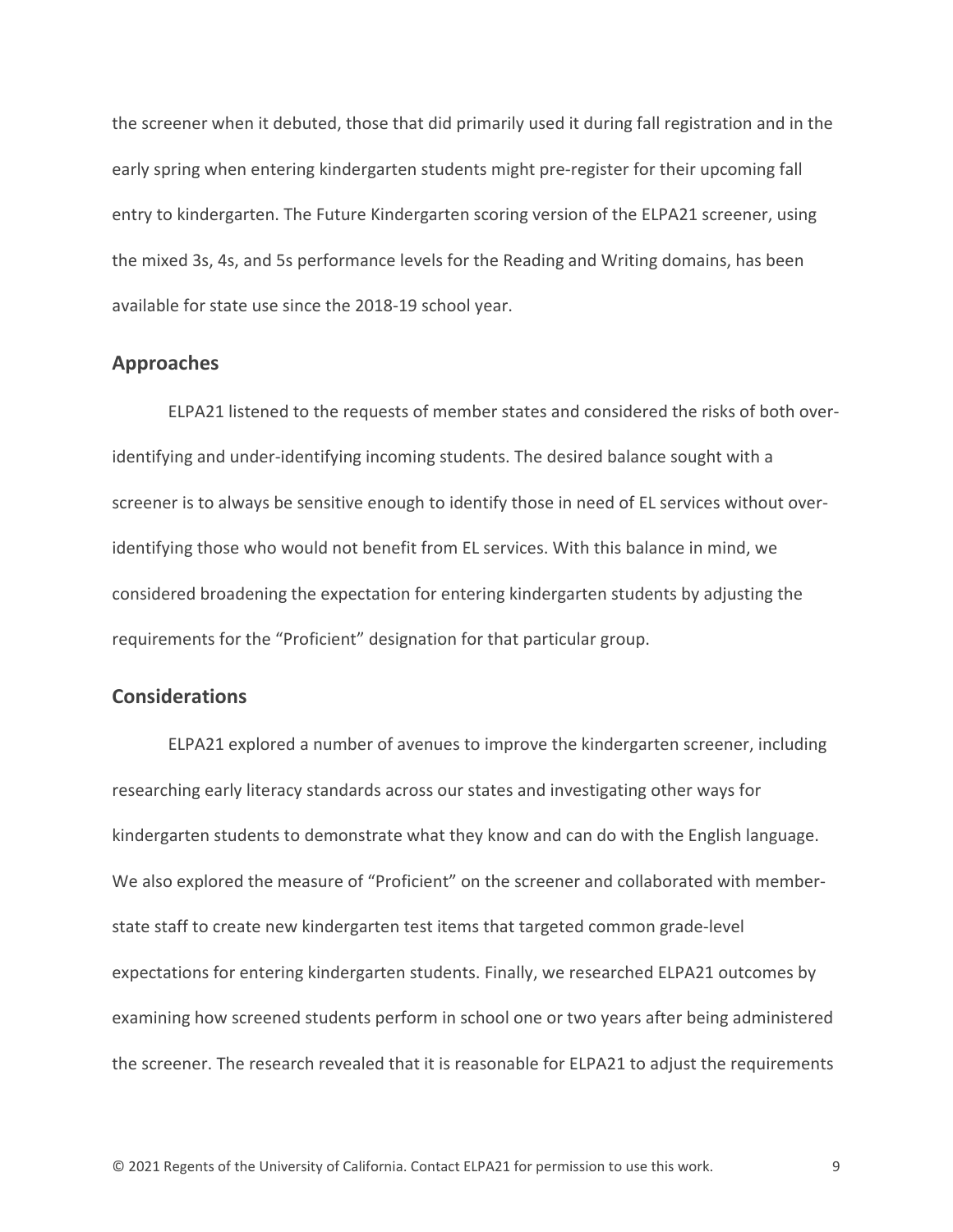for the kindergarten proficiency designation on the ELPA21 Future Kindergarten screener. The options were presented to various ELPA21 advisory and governing groups, including the Assessment Design Advisory Committee, the Research and Evaluation Advisory Committee, and the Governing Board. There were multiple presentations on these options, and ELPA21 utilized a collaborative workspace to allow for ongoing discussions from May 2020 through November 2020 as a lead-up to the Governing Board voting deadline. Governing Board members were provided with a draft timeline for the project that included the deadline for the final vote.

#### <span id="page-9-0"></span>**Timeline and Decision-Making Process**

ELPA21 traditionally engages both the designated Governing Board and the Technical Advisory Committee during decision-making processes. For this project, the conversation surrounding the kindergarten screener and proficiency expectations for entering kindergarten students had been ongoing since 2018-19, as seven states offered the screener during that school year. In addition, ELPA21 staff were able to collect data and begin analyses regarding the screener results.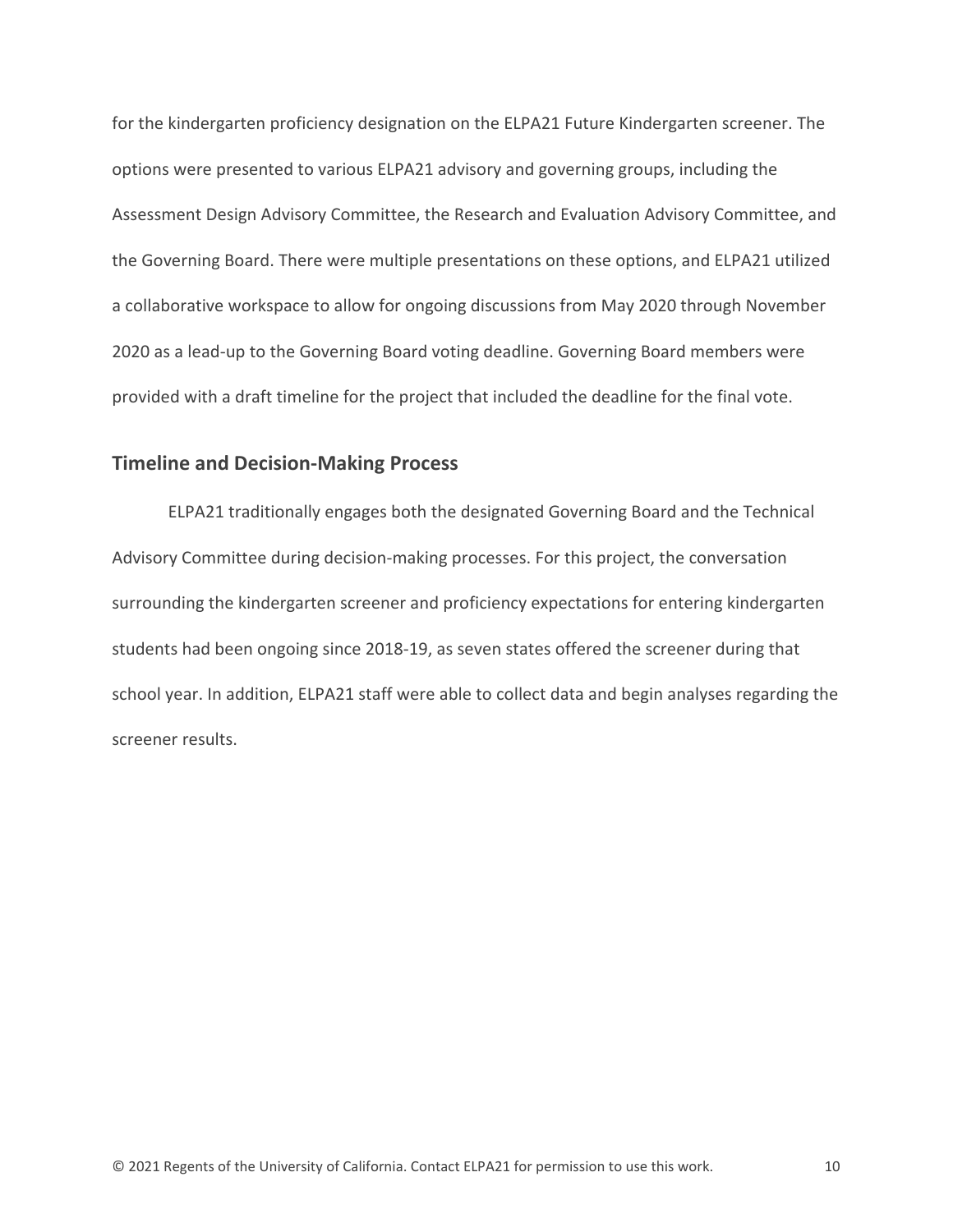#### **[Figure 1](#page-10-0)***.*

<span id="page-10-0"></span>[Evolution of the Screener,](#page-10-0) outlines the process that ELPA21 followed to reach the decision around the updated Future Kindergarten proficiency determination for the kindergarten screener.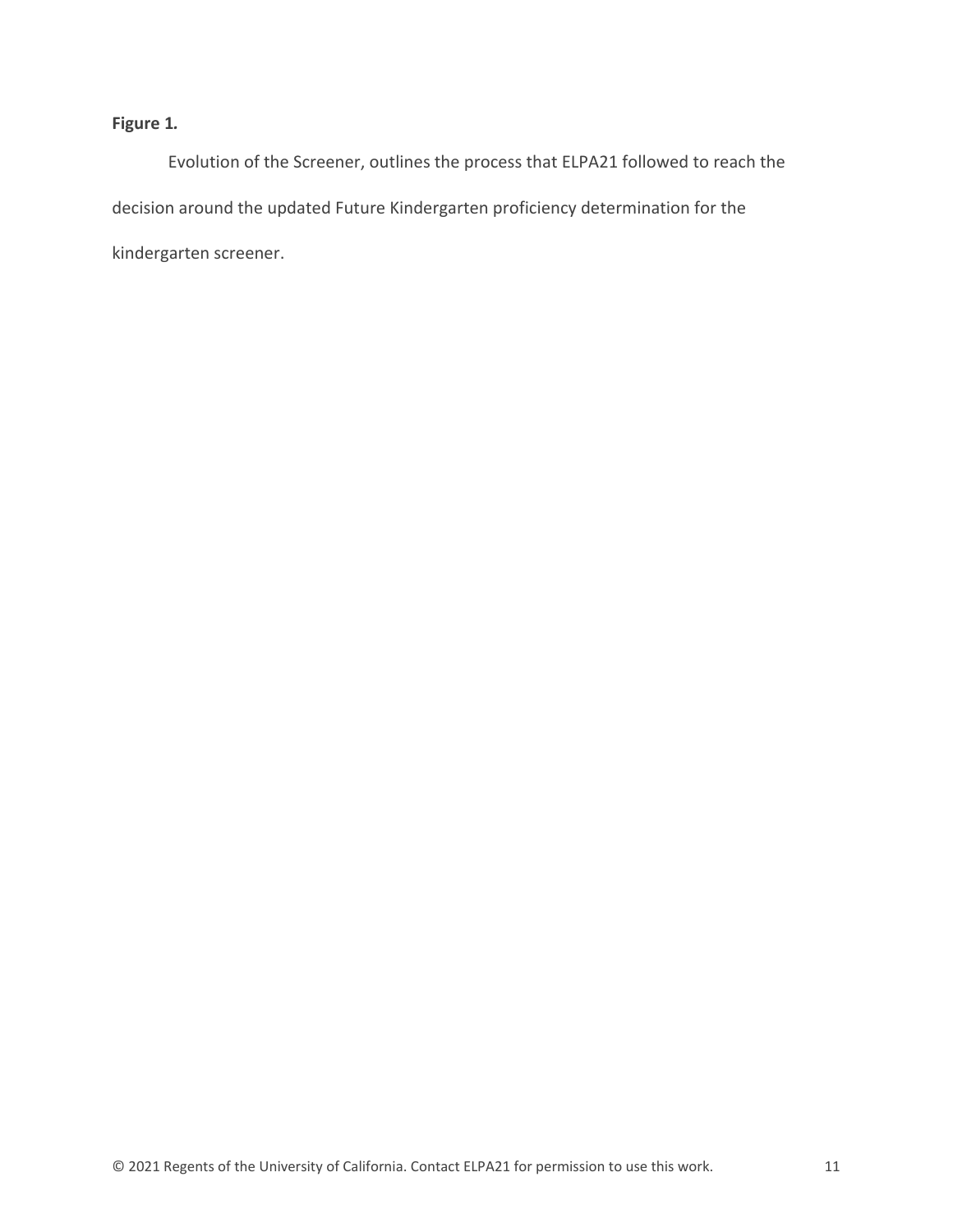#### <span id="page-11-1"></span>**Figure 1***.*





*Note*. This timeline outlines the process used to reach the decision around the Future

Kindergarten scoring model for the screener.

#### <span id="page-11-0"></span>**Research-Driven, Research-Based Decision Making**

As with any high-stakes assessment group, ELPA21 operates under a research-based model to ensure that our assessments meet federal requirements, operate within the guidelines of the Standards for Educational and Psychological Testing, and are both valid and reliable for their intended purposes. For the purposes of this project, we considered the following research questions:

- Are we measuring reasonable beginning-of-year expectations for English proficiency in the domains of Listening, Reading, Writing, and Speaking?
- Do we expect entering kindergarten students to have skills in English reading and writing when they begin their formal schooling?
	- $\blacksquare$  If yes, at what level?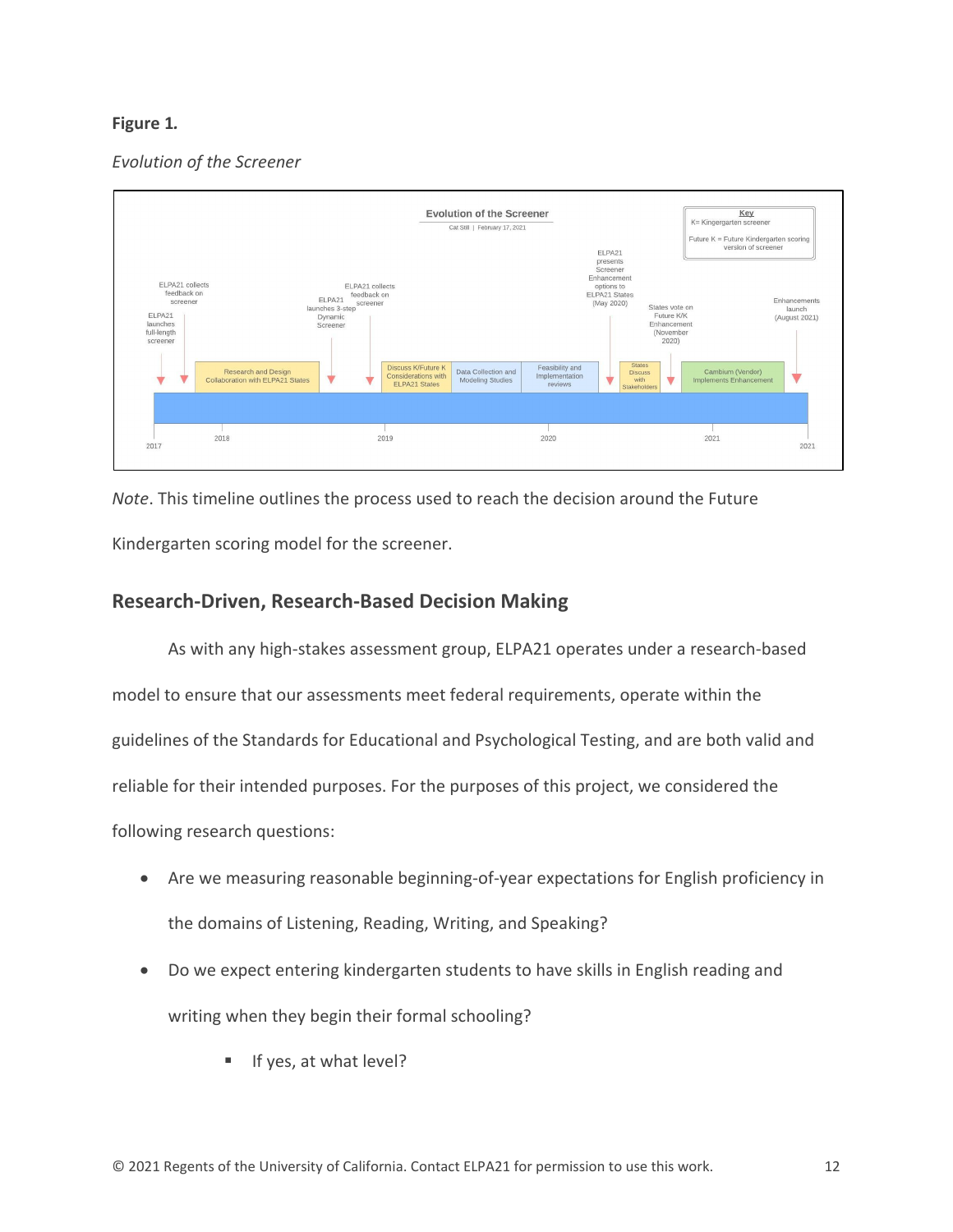• At what point in the school year is it appropriate to expect students to achieve Level 4 or 5 in all domains and be deemed Proficient?

In addition to the two proficiency determinations that were already in use (all 4s or better, or a mix of 3s and 4s or better in certain domains), we considered the following approaches:

- 1. A "floating 3s" rule: all four domains earn a minimum score of 3; no more than two domains in Level 3 (one of which is always Writing)
- 2. Lower cut scores: use standard rule (a) but with reduced Level 4 cut scores
- 3. Define proficiency by an overall score: instead of determining proficiency based on meeting thresholds/cuts in each domain, set cut score on an overall score
- 4. Minimum 3s (in all 4 domains): minimum Level 3 in all non-exempt domains
- 5. Minimum 4s (in 3 domains): minimum Level 4 in Listening, Reading, and Speaking only (Writing domain excluded from proficiency determination, but domain is still administered)
- 6. Minimum 3s (in 3 domains): minimum Level 3 in Listening, Reading, and Speaking (Writing domain excluded from proficiency determination but domain is still administered)
- 7. Define an additional category: all non-exempt domains are Level 3 or better and at least one domain is Level 3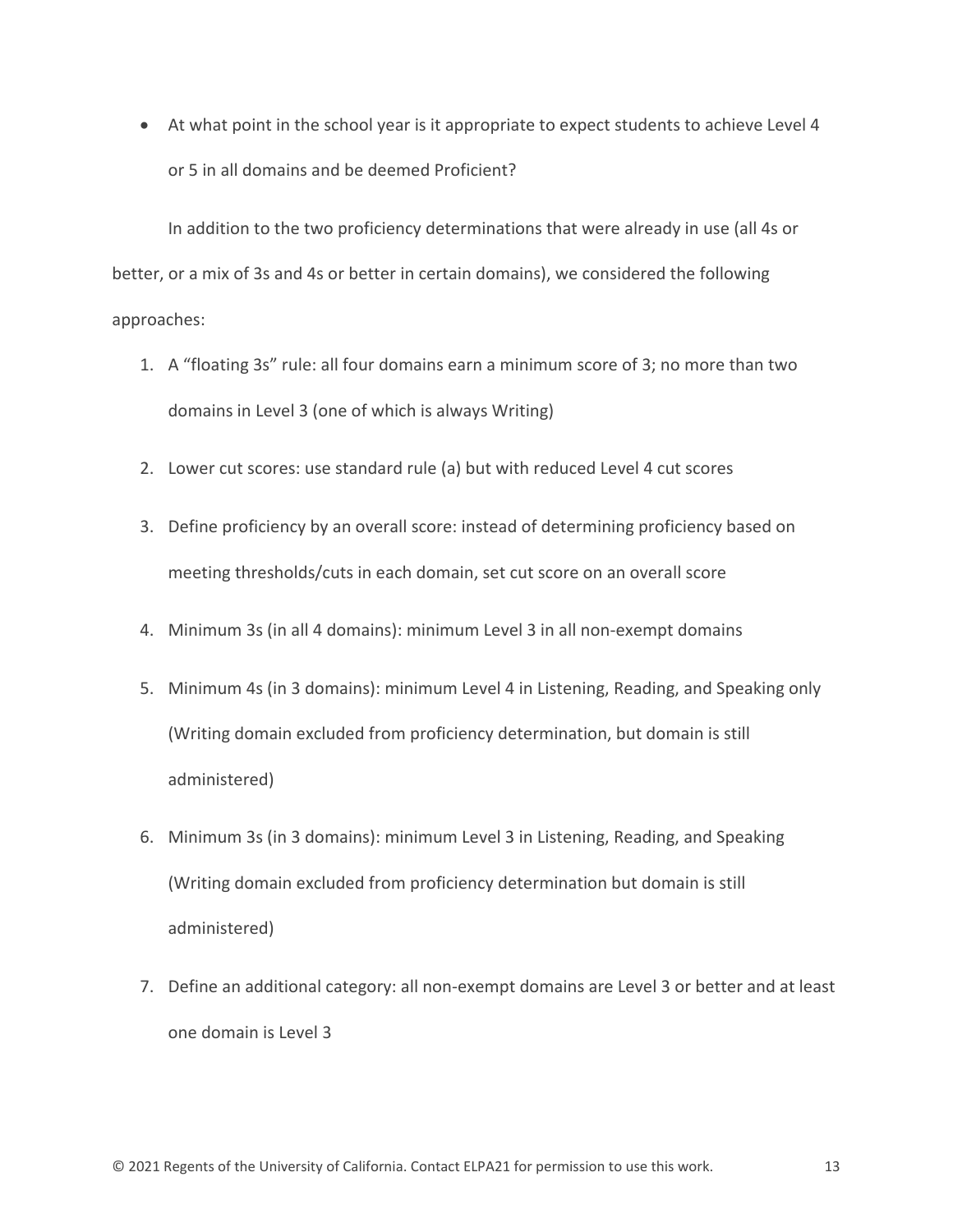From this list, approach 4 had the strongest research-based evidence. The research team performed a comparison of student performance on the ELPA21 screener with the ELPA21 summative, an analysis of teacher ratings of kindergarten student proficiency for the students who were screened, and an analysis of student proficiency and growth based on the time of year when the students were screened (e.g., the spring prior to entering kindergarten, fall of the kindergarten school year).

The research showed that entering kindergarten students who register early and who achieve scores that do not meet the standard proficiency definition of 4s or better in all domains but have a minimum of Level 3 in all domains:

- are likely to be classified as Proficient on the subsequent kindergarten summative assessment, and
- perform well on other statewide measures, such as early literacy assessments.

Conversely, students whose screener results were Levels 1 or 2 for any domain should not be considered Proficient. In addition, the Writing domain was revealed to be a key factor in proficiency for the kindergarten students, along with the timing of screener administration: for example, whether it is administered in the spring before the school year, during the fall, and during or after the time of year when the annual summative test is administered.

#### <span id="page-13-0"></span>**Technical Advisory Committee Feedback**

In May 2020, ELPA21 met with its Technical Advisory Committee (TAC) to discuss the kindergarten screener and requirements for the proficiency designation for entering kindergarten students. The TAC's feedback was supportive regarding approaches to allow state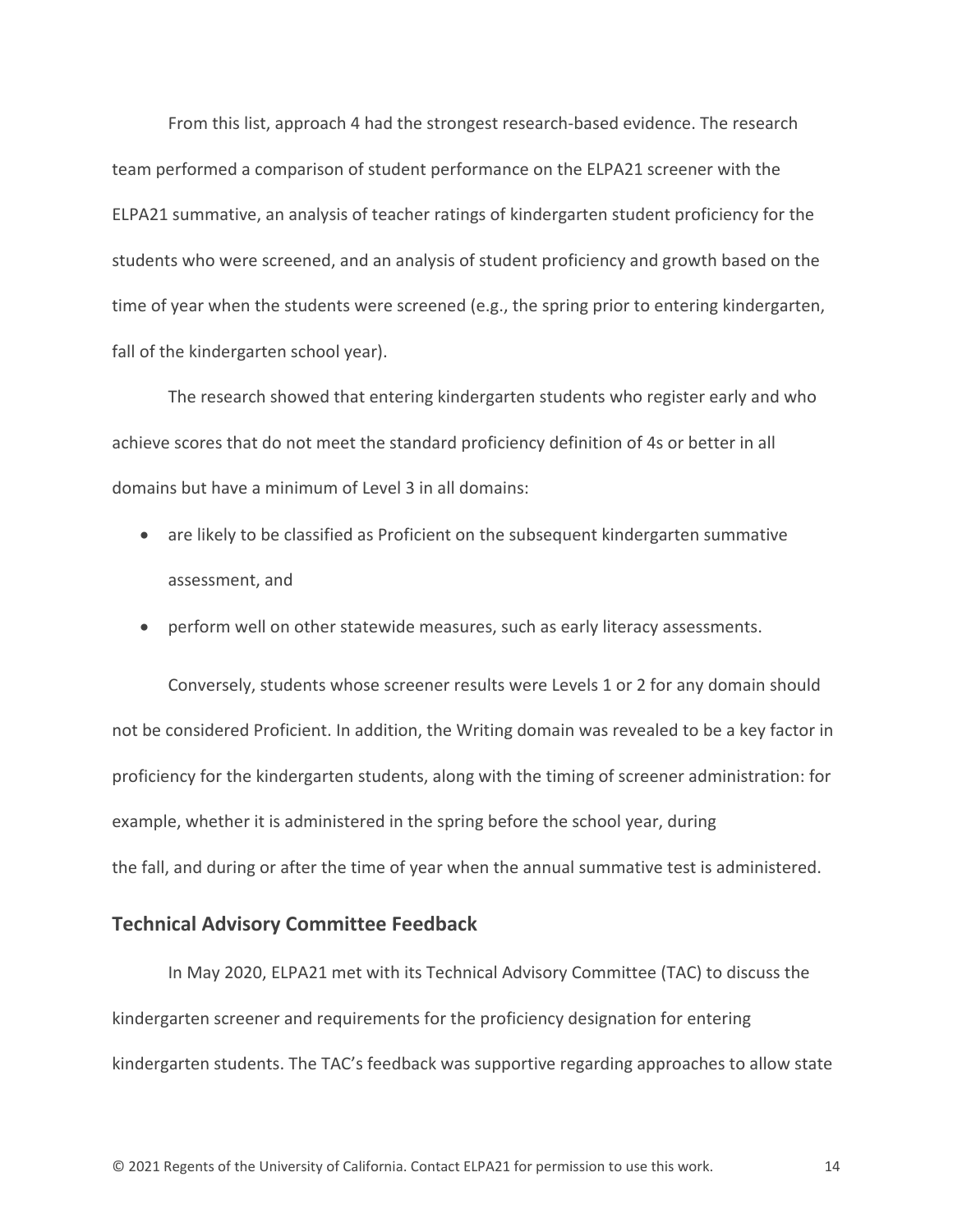discretion, given the variation across member states for models of EL instruction. The TAC also encouraged caution around lowering expectations of proficiency and also encouraged careful consideration of how changes in requirements for the proficiency designation at kindergarten over the course of the school year would be communicated.

#### <span id="page-14-0"></span>**Governing Board Vote**

In November 2020, the ELPA21 Governing Board met to discuss and prepare to vote on the issue at hand: Do member states want to allow for an updated definition of proficiency for entering kindergarten students that encompasses profiles of all 3s, 4s, and 5s on non-exempt domains for students taking the kindergarten screener (possibly depending on when the student is screened, at the individual state's discretion)? If yes, which way shall we express that in reporting? The two options were:

- change the proficiency definitions for the Future Kindergarten scoring version of the screener to scores of all 3s or better, or
- add a new proficiency category between Progressing and Proficient that would indicate students as provisionally proficient if they achieved a minimum of Level 3 in all domains.

Consistent with current practice, states would decide when to open and close the window for using the new proficiency designation for entering kindergarten students. During the other parts of the school year, kindergarten students would be held to the proficiency designation of all Level 4 or better on the regular kindergarten screener. The new proficiency designation for entering kindergarten students would go into effect when the screener opens in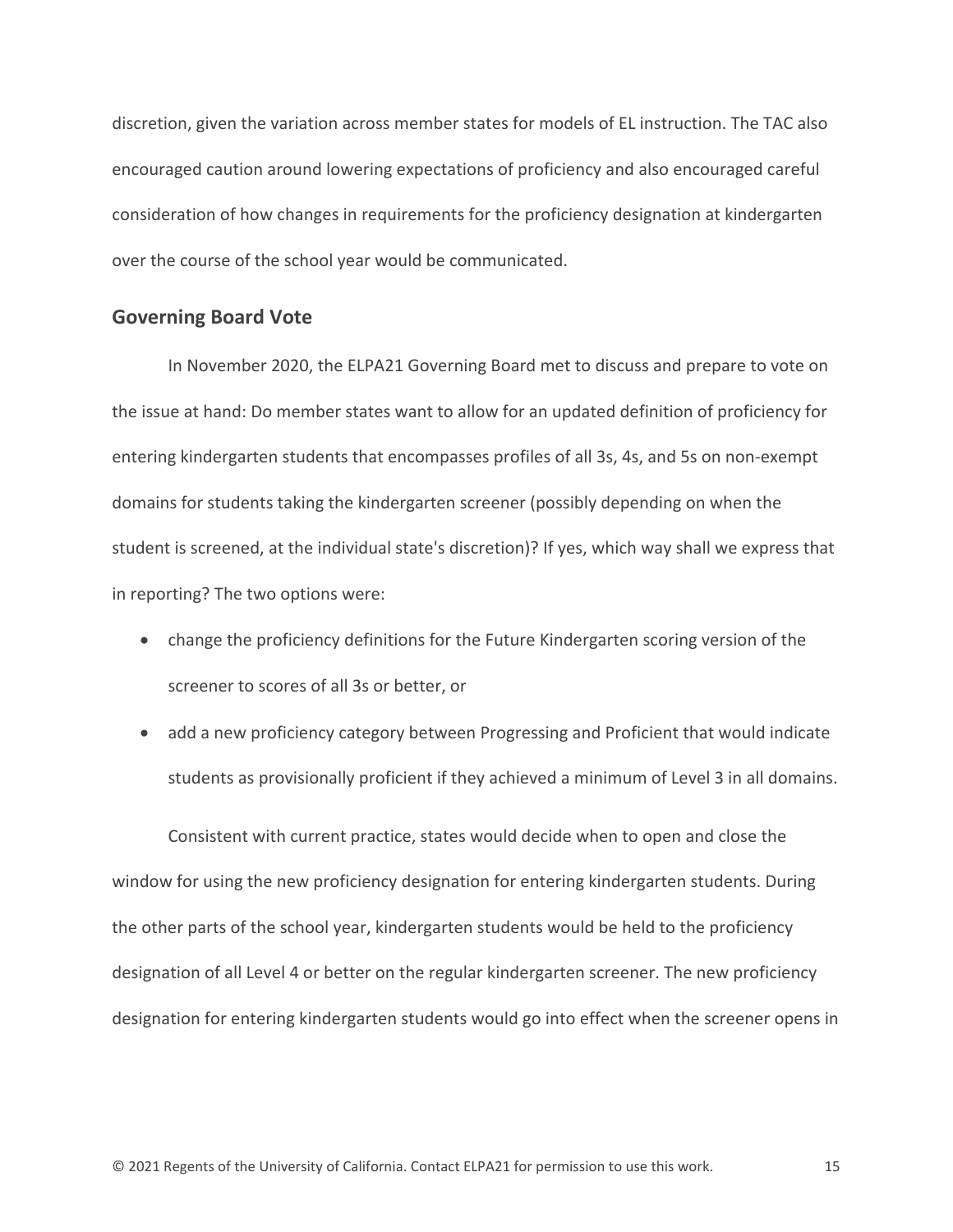each state on or about August 2, 2021. In addition, all member states would offer the new requirements for the Future Kindergarten screener beginning in the 2021-22 school year.

#### <span id="page-15-0"></span>**Outcome**

The Governing Board voted to update the requirements for the Proficient designation for entering kindergarten students to earning all 3s or better. The November 13, 2020 Governing Board vote was unanimous, with one state abstaining. The August 2021 version of the screener will implement the Future Kindergarten scoring model, designating students who earn all Level 3s, 4s, or 5s to be labeled proficient, rather than the current mix of 3s or higher in only the Reading and Writing domains, and 4s and 5s in the Listening and Speaking domains. Participating states will set their window(s) for the use of the Future Kindergarten scoring model for the screener with the vendor on an annual basis.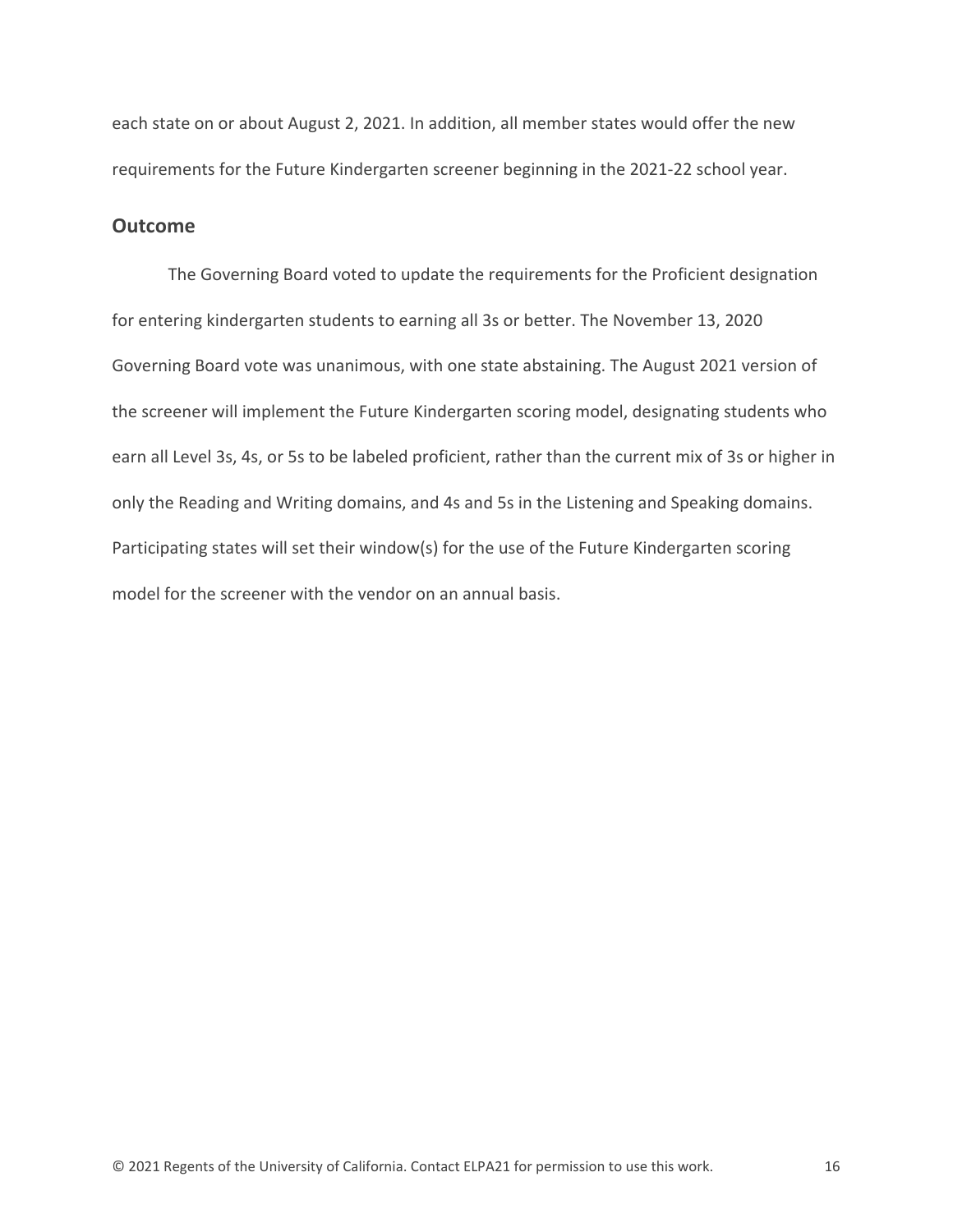# **Appendix A**

#### <span id="page-16-1"></span><span id="page-16-0"></span>**Figure 2.**

*ELPA21 Domain-Level Determinations*

|         | <b>ELPA21 Domain-Level Determinations</b> |
|---------|-------------------------------------------|
| Level 1 | <b>Beginning</b>                          |
| Level 2 | Early Intermediate                        |
| Level 3 | Intermediate                              |
| Level 4 | Early Advanced                            |
| Level 5 | Advanced                                  |

*Note*: This chart outlines the ELPA21 domain level determinations for all screened students.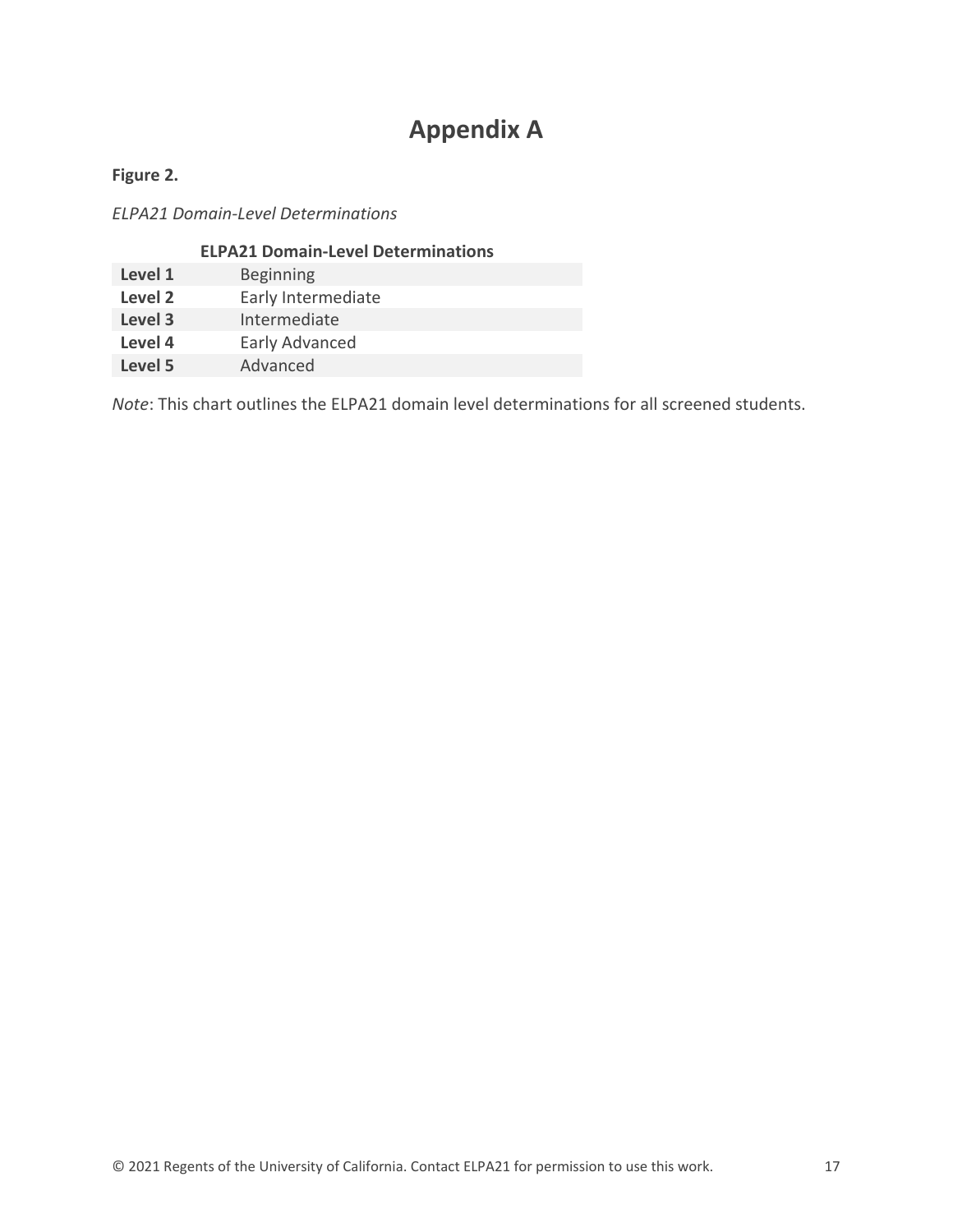# **Appendix B**

#### <span id="page-17-1"></span><span id="page-17-0"></span>**Figure 3.**

*Future Kindergarten Proficiency Determination*

|                                               | <b>Future Kindergarten Proficiency Determination - Screener</b>                                                                                                                                                                                                                                                                                                                                                                                                                                                                                                             |
|-----------------------------------------------|-----------------------------------------------------------------------------------------------------------------------------------------------------------------------------------------------------------------------------------------------------------------------------------------------------------------------------------------------------------------------------------------------------------------------------------------------------------------------------------------------------------------------------------------------------------------------------|
| <b>Proficient</b>                             | Students are Proficient when they demonstrate a level of English language<br>skill necessary to independently produce, interpret, collaborate on, and<br>succeed in grade-level academic tasks in English. This is indicated on the<br>ELPA21 Future Kindergarten Screener by scoring Level 3, Level 4, or Level 5<br>in all domains. Proficient students are not identified as English learners and<br>do not receive English language development services. Each state<br>independently determines the use of the Future Kindergarten scoring<br>version of the screener. |
| <b>Progressing</b>                            | Students are Progressing when, with support, they are approaching a level<br>of English language skill necessary to produce, interpret, and collaborate on<br>grade-level academic tasks in English. This is indicated on the ELPA21 Future<br>Kindergarten Screener by scoring at least one domain score above Level 2<br>and at least one domain score below Level 3. These students are eligible for<br>English language development services.                                                                                                                           |
| <b>Emerging</b>                               | Students are Emerging when they have not yet reached a level of English<br>language skill necessary to produce, interpret, and collaborate on grade-<br>level content-related academic tasks in English. This is indicated on the<br>ELPA21 Future Kindergarten Screener by scoring a Level 1 or Level 2 in<br>Listening, Reading, Writing, and Speaking. These students are eligible for<br>English language development services.                                                                                                                                         |
| <b>Proficiency Not</b><br><b>Demonstrated</b> | Students receive a status of Proficiency Not Demonstrated when screening<br>is stopped due to the student not participating. State policy determines<br>whether or not a non-participant is eligible for English language<br>development services at school.                                                                                                                                                                                                                                                                                                                |

*Note*. This chart describes the level of proficiency at each level for the Future Kindergarten

assessment.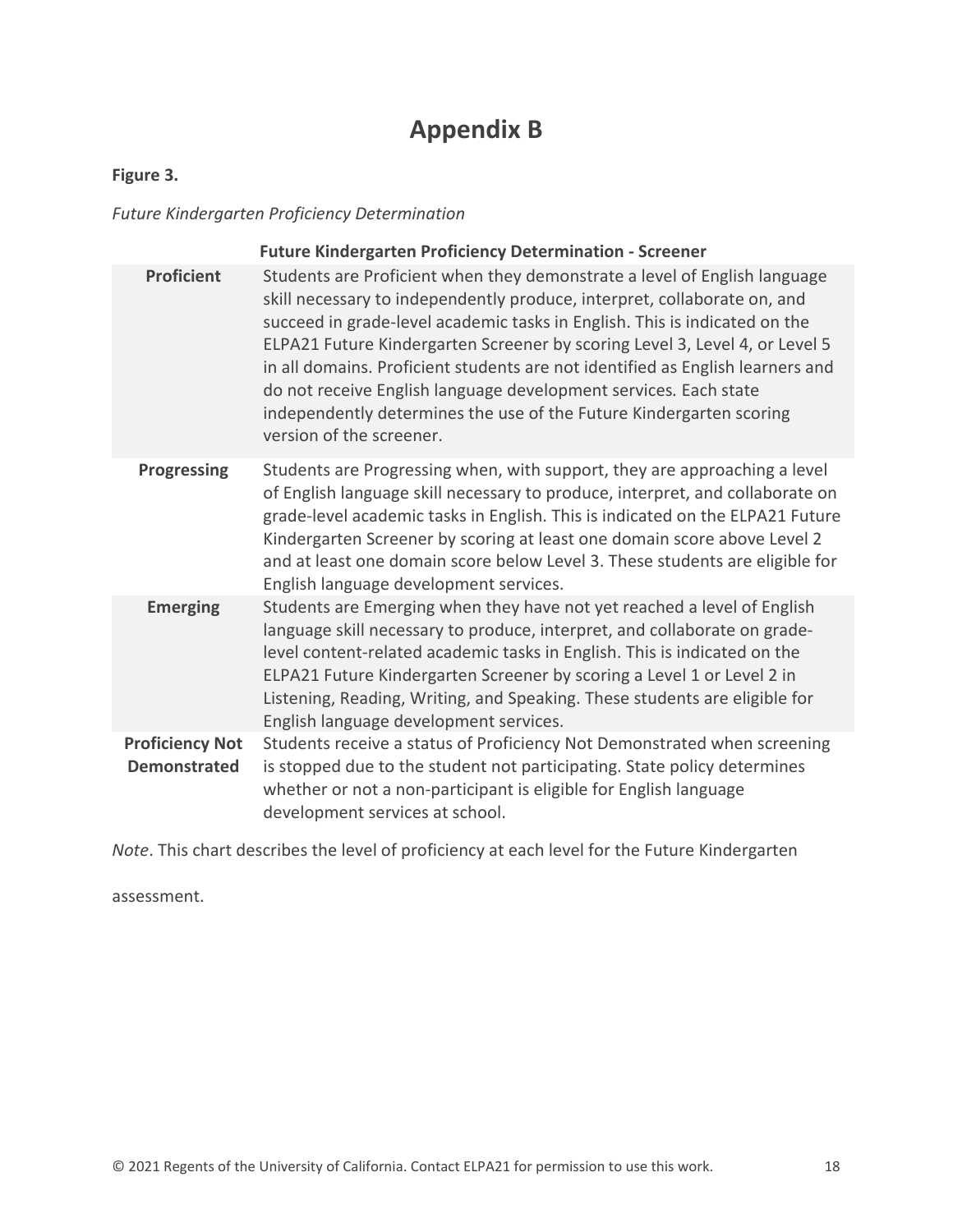#### <span id="page-18-0"></span>**Figure 4.**

#### *Kindergarten Proficiency Determination*

|                                               | Kindergarten Proficiency Determination - Screener                                                                                                                                                                                                                                                                                                                                                                                            |
|-----------------------------------------------|----------------------------------------------------------------------------------------------------------------------------------------------------------------------------------------------------------------------------------------------------------------------------------------------------------------------------------------------------------------------------------------------------------------------------------------------|
| <b>Proficient</b>                             | Students are Proficient when they demonstrate a level of English language<br>skill necessary to independently produce, interpret, collaborate on, and<br>succeed in grade-level academic tasks in English. This is indicated on the<br>ELPA21 Kindergarten Screener by scoring Level 4 or Level 5 in all domains.<br>Proficient students are not identified as English learners and do not receive<br>English language development services. |
| <b>Progressing</b>                            | Students are Progressing when, with support, they are approaching a level of<br>English language skill necessary to produce, interpret, and collaborate on<br>grade-level academic tasks in English. This is indicated on the ELPA21<br>Kindergarten Screener by scoring at least one domain score above Level 2<br>and at least one domain score below Level 4. These students are eligible for<br>English language development services.   |
| <b>Emerging</b>                               | Students are Emerging when they have not yet reached a level of English<br>language skill necessary to produce, interpret, and collaborate on grade-<br>level content-related academic tasks in English. This is indicated on the<br>ELPA21 Kindergarten Screener by scoring a Level 1 or Level 2 in Listening,<br>Reading, Writing, and Speaking. These students are eligible for English<br>language development services.                 |
| <b>Proficiency Not</b><br><b>Demonstrated</b> | Students receive a status of Proficiency Not Demonstrated when screening is<br>stopped due to the student not participating. State policy determines<br>whether or not a non-participant is eligible for English language<br>development services at school.                                                                                                                                                                                 |

*Note*. This chart describes the levels of proficiency for screened kindergarten students.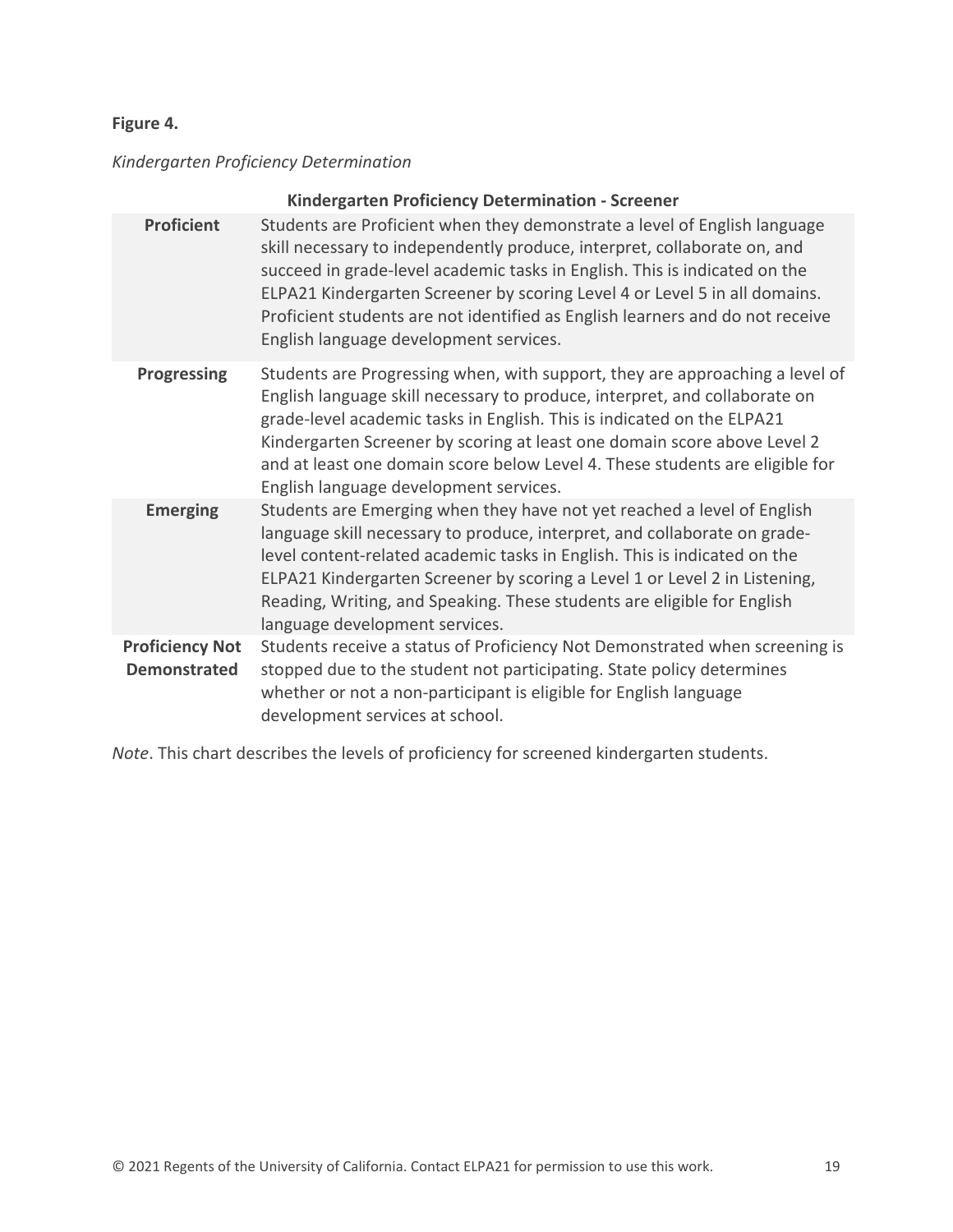# **Acknowledgements**

<span id="page-19-0"></span>All work was supported by ELPA21 at the University of California, Los Angeles (UCLA):

- □ Cathryn Still, Executive Director
- □ Michelle McCoy, Assessment Design Manager
- □ Edynn Sato, Research Director
- □ Ledis Castillo, Assessment Design Implementation Coordinator
- □ Jenny Kao, Research Project Manager